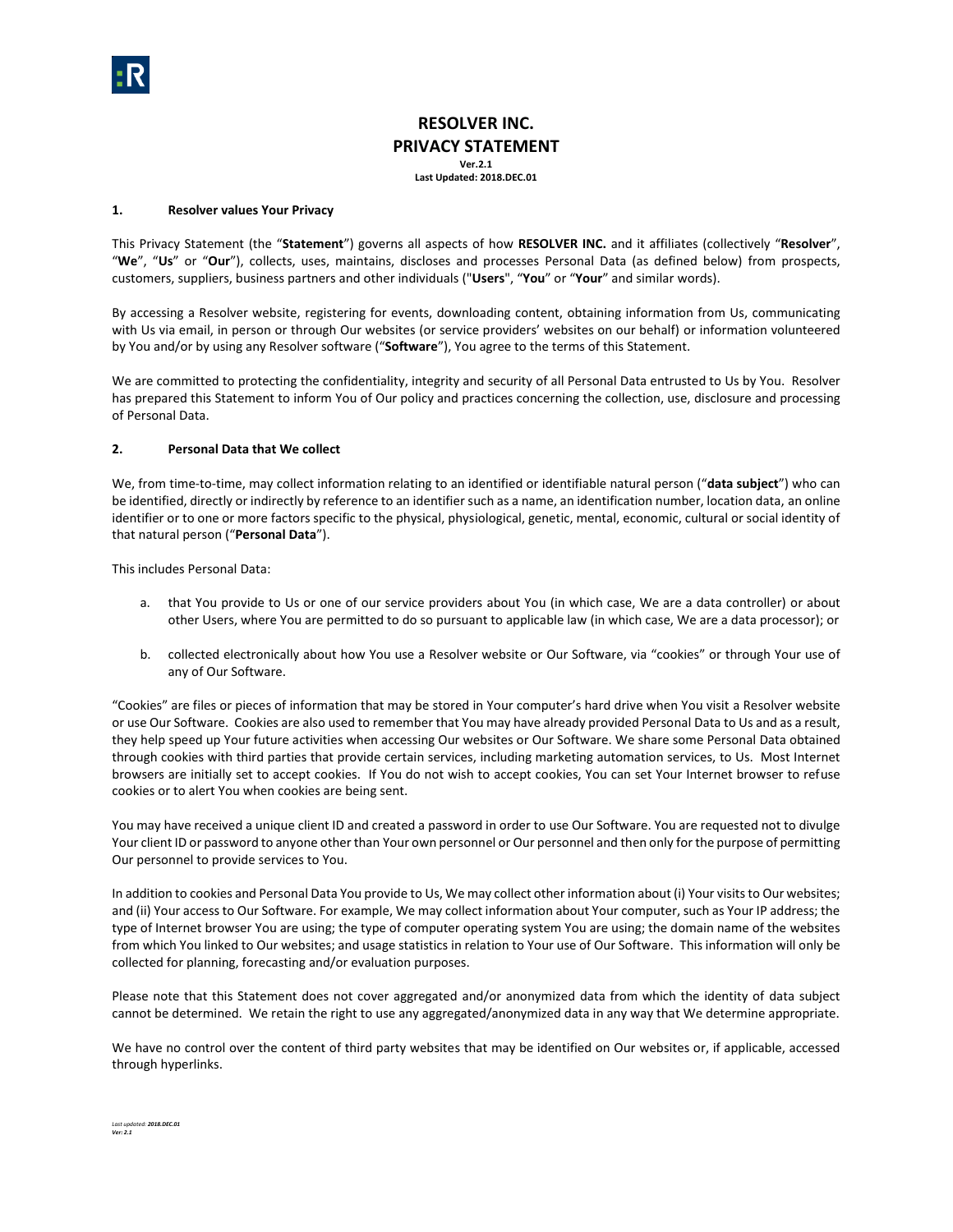#### **3. Your Consent**

**Your provision of Personal Data to Us means that You agree and consent that We may collect, use, disclose and process Personal Data that You provide in accordance with this Statement. If You do not agree with these terms, You are requested not to provide any Personal Data to Us. Certain services can only be offered if You provide Personal Data to Us and/or You may not be able to access any of Our Software. Consequently, if You choose not to provide Us with any required Personal Data, We may not be able to offer You certain services or You may not be able to access any of Our Software.** 

#### **4. How We use Personal Data**

We may, from time-to-time, use Personal Data that We collect from You (including through Our Software) or that You provide to Us to:

- a. contact You directly regarding Our products, services and events;
- b. provide You with proper access to and use of Our Software;
- c. help You use Our Software;
- d. contact You to provide customer service support;
- e. research the effectiveness of Our corporate websites and Our marketing, advertising and sales efforts;
- f. keeping You informed and up-to-date with Our products and services and events; and
- g. sell or market Our products and services to You.

Our use of Personal Data is limited to these purposes. Unless permitted by law, no Personal Data about a User is collected, without an appropriate entity first obtaining the consent of the data subject to the collection, use, dissemination or processing of that information.

## **5. Disclosure of Personal Data**

We will use Personal Data collected from You and Users for internal purposes only. We may disclose Personal Data to organizations that perform services on Our behalf ("**Service Providers**"). Service Providers include sub-processors and authorized resellers of Our products and services. We shall take reasonable and appropriate steps to ensure that Personal Data provided to Service Providers (including, using standard contractual clauses, as appropriate) is processed only for the purposes of providing services to Us, under Our instruction and in a manner consistent with the relevant principles articulated in this Statement.

Please note that there are circumstances where the use or disclosure of Personal Data may be justified or permitted or where We are obliged to disclose information without consent. Such circumstances may include:

- a. Where We believe in good faith that the law requires it;
- b. Where We believe, upon reasonable grounds, that it is necessary to protect the rights, privacy, safety or property of an identifiable person or group;
- c. Where it is necessary to protect Our rights or property and collect any money owing;
- d. Where the information is public; or
- e. If We are acquired by or merged with another entity (in which case We will require such entity to assume Our obligations under this Statement).

Where obliged or permitted to disclose information without consent, We will not disclose more information than is required. We do not sell any Personal Data that We have obtained.

#### **6. International Transfers**

Resolver Inc., a Canadian legal entity domiciled in Toronto, Canada, is the primary legal entity that provides goods and services (including Software). With respect to Personal Data originating from the European Economic Area (EEA) that may be transferred to Canada, You acknowledge that the European Commission, pursuant to decision 2002/2/EC has declared the Canadian *Personal Data Protection and Electronic Documents Act*, that applies to Us, provides an adequate level of protection for Personal Data transferred from the European Community. Accordingly, if Personal Data originates from the EEA and is transferred to Canada, no additional safeguards are needed to meet the requirements of the applicable European data protection laws.

Whenever Personal Data that originates from the EEA is processed by a Resolver affiliate in a country that the European Commission has deemed to be inadequate, We do so with approved legal adequacy mechanisms in place (e.g. EU standard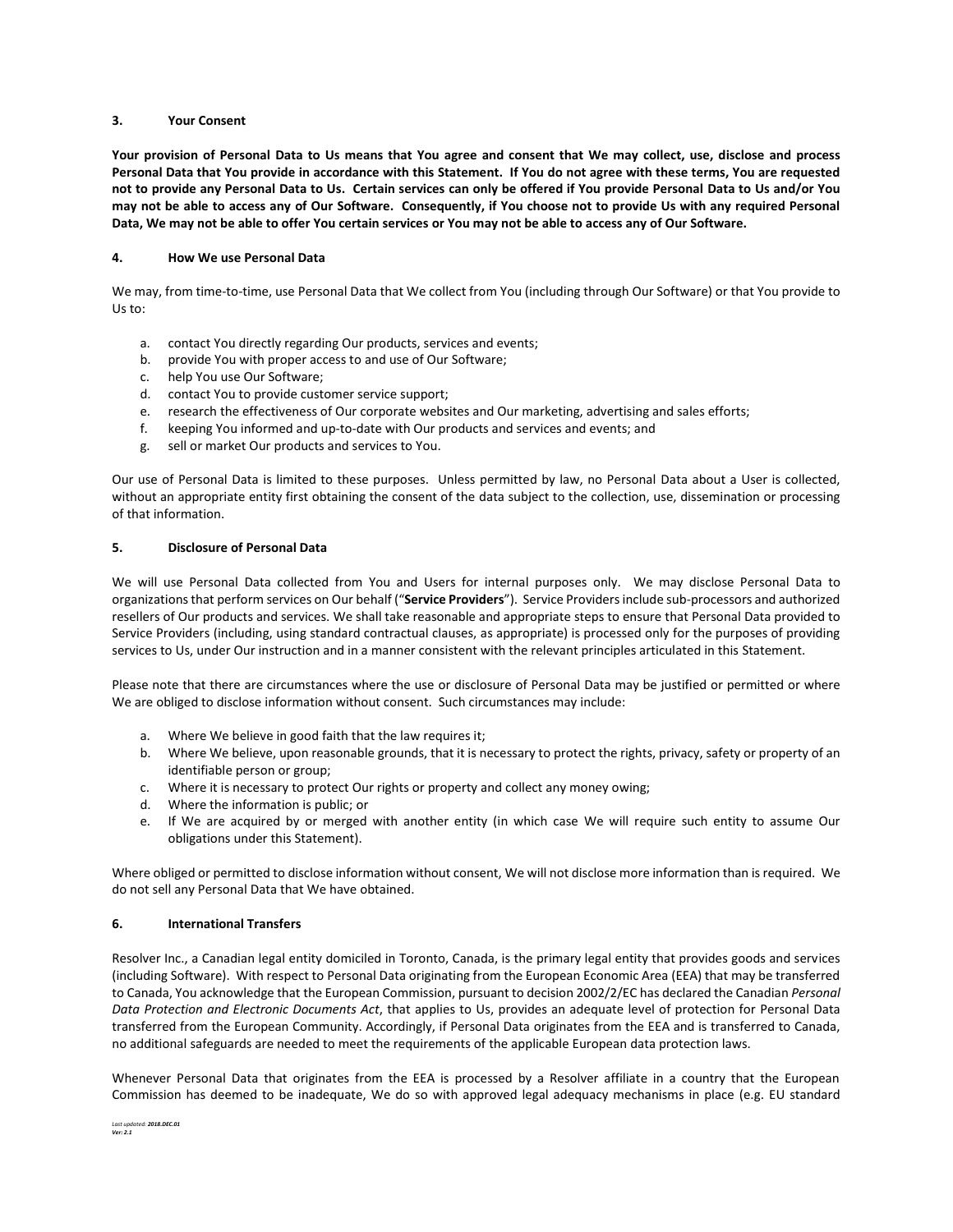contractual clauses). For transfers of Personal Data to the United States, We rely on EU-US Privacy Shield or on the implementation of the EU standard contractual clauses, as appropriate.

## **7. Maintenance and Security of Personal Data**

We retain Personal Data about Users as long as We believe it is necessary to fulfill the purpose for which it was collected. Currently, We hold Personal Data in North America, Europe and Oceania. Personal Data maintained on Our systems is protected using industry standard security measures. However, We cannot guarantee that the information submitted to, maintained on, or transmitted from Our systems will be completely secure and transmission of information over the Internet is susceptible to possible loss, misrouting, interception and misuse.

### **8. Access to Personal Data**

You may update Personal Data either by accessing Our Software or by contacting Us. If You would like for Us to return, remove or make any additional corrections to any Personal Data, please contact Us. Requests to access, correct, or remove Personal Data, to the extent possible, will be handled within thirty (30) days and may be subject to a fee, as permitted by applicable law. In addition, You may be a data subject that has additional rights including the right of erasure, right to object to processing, right to restrict processing and the right to data portability. If You would like to exercise such rights, please contact Us and We will consider Your request under applicable law. To protect Your privacy and security, We may take steps to verify Your identity before complying with the request.

You also have the right to complain to a data protection authority about Our processing of Personal Data. For more information, please contact Your local data protection authority.

Please note that due to technical constraints and the fact that We back up Our systems, Personal Data may continue to reside in Our systems for up to sixty (60) days after deletion. Individuals, therefore, should not expect that their Personal Data would be completely removed from Our systems in response to an accepted request for deletion.

We reserve the right to decline access to Personal Data where the information requested:

- a. Would disclose the Personal Data of another data subject or of a deceased data subject;
- b. Would disclose business confidential information that may harm Us or the competitive position of a third party;
- c. Is subject to solicitor-client or litigation privilege;
- d. Could reasonably result in:
	- i. serious harm to the treatment or recovery of the data subject concerned;
	- ii. serious emotional harm to the data subject or another data subject; or
	- iii. serious bodily harm to another data subject;
- e. May harm or interfere with law enforcement activities and other investigative or regulatory functions of a body authorized by statute to perform such functions;
- f. Is not readily retrievable and the burden or cost of providing would be disproportionate to the nature or value of the information; or
- g. Does not exist, is not held, or cannot be found by Us.

Where information will not or cannot be disclosed, the data subject making the request will be provided with the reasons for non-disclosure. Where information will be disclosed, We will endeavour to provide the information in question within a reasonable time and no later than thirty (30) days following the request.

We will not respond to repetitious or vexatious requests for access. In determining whether a request is repetitious or vexatious, We will consider such factors as the frequency with which information is updated, the purpose for which the information is used, and the nature of the information.

To guard against fraudulent requests for access, We will require sufficient information to allow it to confirm the identity of the person making the request before granting access or making corrections.

#### 9. **Amendment of Resolver practices and this Statement**

This statement is in effect and was last revised as of **December 1, 2018**. We will from time to time review and revise Our privacy practices and this Statement. In the event of any amendment, an appropriate notice will be posted on this site. Statement